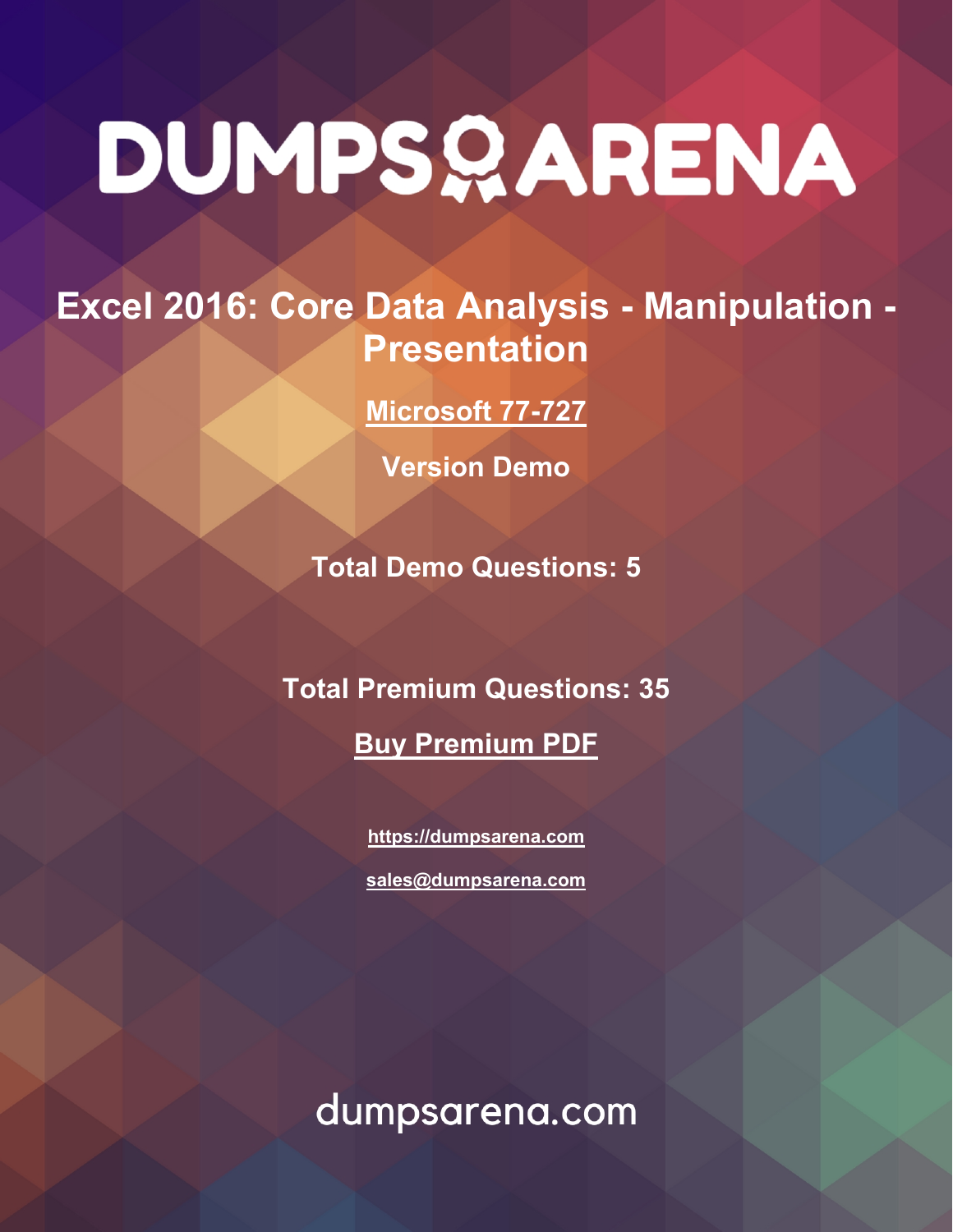#### **QUESTION NO: 1 - (SIMULATION)**

SIMULATION

Project 7 of 7: Farmers Market

**Overview** 

You are the Director of a local farmers' market. You are creating and modifying charts for a report which shows the amounts and variety of products sold during the season.

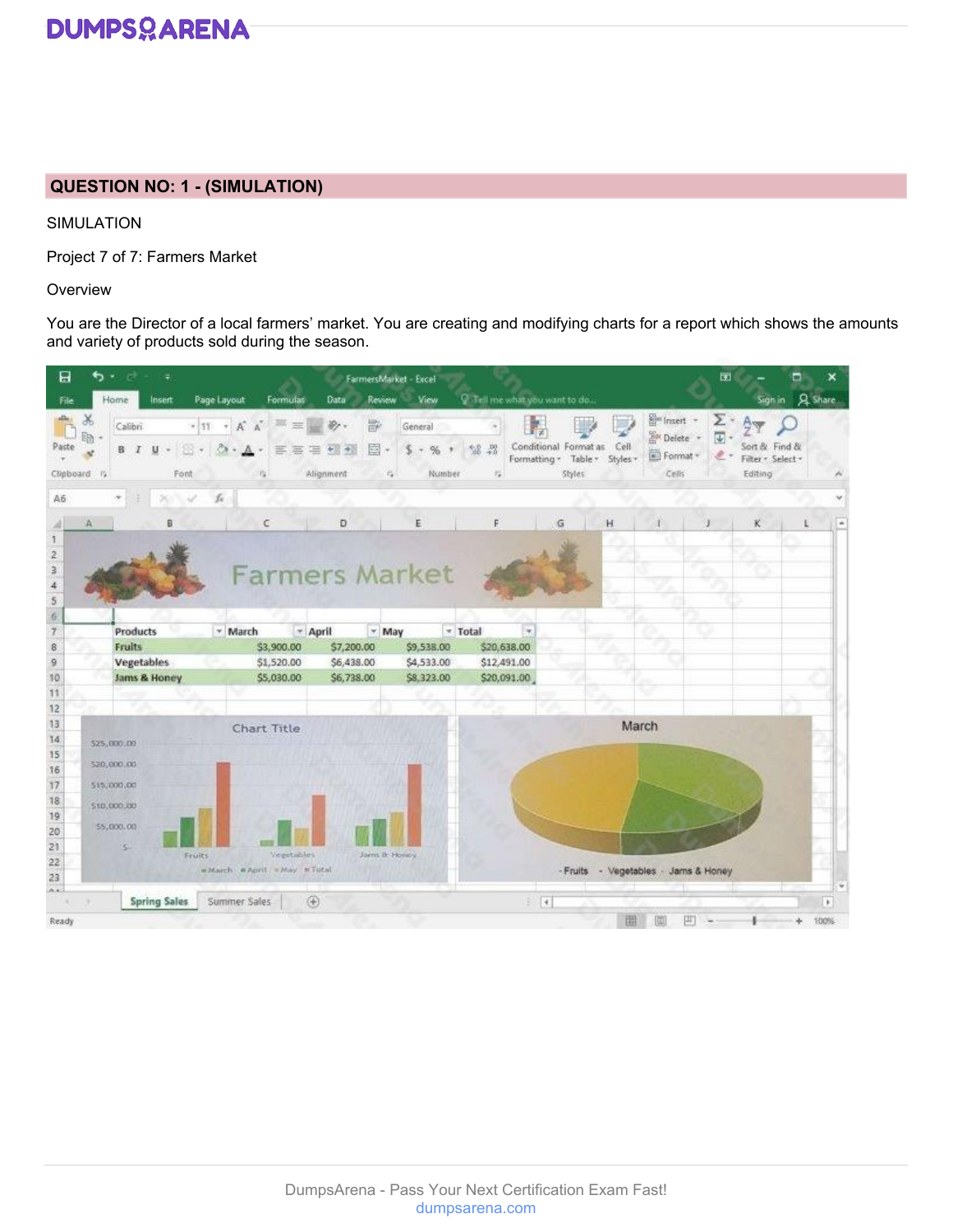| 日<br>File                                    | ຣ∗<br>Home                                                                        | Ψ<br>Insert          | Page Layout<br>Formulat                          | Data                                                              | FarmersMarket - Excel<br>Review<br>View               |                                                                                | Q Tell me what you want to do                               |                        |                                                                  | 困                                      | Sign in Q. Share                   |              |
|----------------------------------------------|-----------------------------------------------------------------------------------|----------------------|--------------------------------------------------|-------------------------------------------------------------------|-------------------------------------------------------|--------------------------------------------------------------------------------|-------------------------------------------------------------|------------------------|------------------------------------------------------------------|----------------------------------------|------------------------------------|--------------|
| Paste                                        | Y,<br>Calibri<br>晒<br>B I<br>Clipboard I'v                                        | $\mathsf{U}$<br>Font | $-11$ $+$ $A$ $A$<br><b>All age</b><br>害害<br>度   | $\mathcal{D}_{\mathcal{F}}$<br>窐<br>$+1$<br><b>小</b><br>Alignment | 鄙<br>General<br>回·<br>%<br>S.<br>×<br>Number<br>$-12$ | $-28$<br>58<br>採                                                               | Conditional Format as<br>Table -<br>Formatting -<br>Styles: | Cell<br>Styles *       | E <sup>le</sup> Insert -<br><b>E</b> Delete<br>E Format<br>Cells | Σ<br>$\overline{\Psi}$<br>e<br>Editing | Sort & Find &<br>Filter - Select - |              |
| A6                                           |                                                                                   | $\omega^*$<br>メディ    | k                                                |                                                                   |                                                       |                                                                                |                                                             |                        |                                                                  |                                        |                                    |              |
|                                              |                                                                                   |                      | C                                                | D                                                                 | E                                                     |                                                                                | G                                                           | Н                      | и                                                                | κ                                      |                                    |              |
| $\overline{2}$<br>з<br>$\overline{4}$<br>5   |                                                                                   |                      |                                                  |                                                                   | <b>Farmers Market</b>                                 |                                                                                |                                                             |                        |                                                                  | L.D                                    |                                    |              |
| 6<br>$\overline{7}$                          |                                                                                   | <b>Products</b>      | * June                                           | y July                                                            | Total<br>* August                                     | $\sim$                                                                         | o                                                           |                        |                                                                  |                                        |                                    |              |
| 8                                            | Baked                                                                             |                      | \$1,566.00                                       | \$1,709.00                                                        | \$1,854.00                                            | \$5,129.00                                                                     |                                                             |                        |                                                                  |                                        |                                    |              |
| 9                                            | Dairy                                                                             |                      | \$2,532.00                                       | \$3,209.00                                                        | \$4,356.00                                            | \$10,097.00                                                                    |                                                             |                        |                                                                  |                                        |                                    |              |
| 30                                           |                                                                                   | Meat & Eggs          | \$6,670.00                                       | \$7,580.00                                                        | \$8,864.00                                            | \$23,114.00                                                                    |                                                             |                        |                                                                  |                                        |                                    |              |
| 11                                           | <b>Fruits</b>                                                                     |                      | \$4,577.00                                       | \$8,908.00                                                        | \$10,858.00                                           | \$24,343.00                                                                    |                                                             |                        |                                                                  |                                        |                                    |              |
| 12                                           |                                                                                   | <b>Vegetables</b>    | \$3,300.00                                       | 58,321.00                                                         | \$11,876.00                                           | \$23,497.00                                                                    |                                                             |                        |                                                                  |                                        |                                    |              |
| 13                                           |                                                                                   | Jams & Honey         | \$8,254.00                                       | \$7,396.00                                                        | \$9,508.00                                            | \$25,158.00                                                                    |                                                             |                        |                                                                  |                                        |                                    |              |
| 14                                           |                                                                                   |                      |                                                  |                                                                   |                                                       |                                                                                |                                                             |                        |                                                                  |                                        |                                    |              |
| 15<br>16<br>17<br>18<br>19<br>20<br>21<br>22 | \$15,000.00<br><b>\$20,000.00</b><br>515,000.00<br><b>STILBOO.DO</b><br>55,000.00 |                      |                                                  |                                                                   |                                                       | 512,000.00<br>510,000.00<br>18,000.00<br>\$6,000.00<br>54,000.00<br>\$2,000.00 |                                                             | <b>Top Sellers</b>     |                                                                  |                                        |                                    |              |
| 23<br>24<br>25<br>26                         |                                                                                   | <b>JUNE</b>          | <b>JULY</b><br>re Baked in Dairy in Meat & Eggs. | <b>AUGUST</b>                                                     | <b>TOTAL</b>                                          | $5 -$                                                                          | Fruits                                                      | - June - July - August | Vegetables                                                       | Jams & Honey                           |                                    |              |
| ٠                                            | n.                                                                                | Spring Sales         | <b>Summer Sales</b>                              | $\circledR$                                                       |                                                       |                                                                                | $\pm$ [4]                                                   |                        |                                                                  |                                        |                                    | $\mathbf{F}$ |
| Ready                                        |                                                                                   |                      |                                                  |                                                                   |                                                       |                                                                                |                                                             |                        |                                                                  |                                        |                                    | 100%         |

On the "Summer Sales" worksheet, switch the rows with the columns on the first column chart.

#### **ANSWER: See explanation below.**

#### **Explanation:**

1. Select the first row OR column on the "Summer Sales" worksheet and Copy either from the Home tab OR by pressing Ctrl+C on the keyboard.

2. Select the first cell where you want to paste the data, then click on the arrow next to Paste situated on the Home tab, then select Transpose.

3. Pick a spot with enough space to paste your data, the copied data will overwrite the alreadyexisting data that is already there.

4. Once completed, you can delete the original data if desired.

#### References:

https://support.office.com/en-us/article/Transpose-data-from-rows-to-columns-or-vice-versa-inExcel-for-Mac-9c16dd55-ed1a-4aa2-8b74-b1b9211e2ede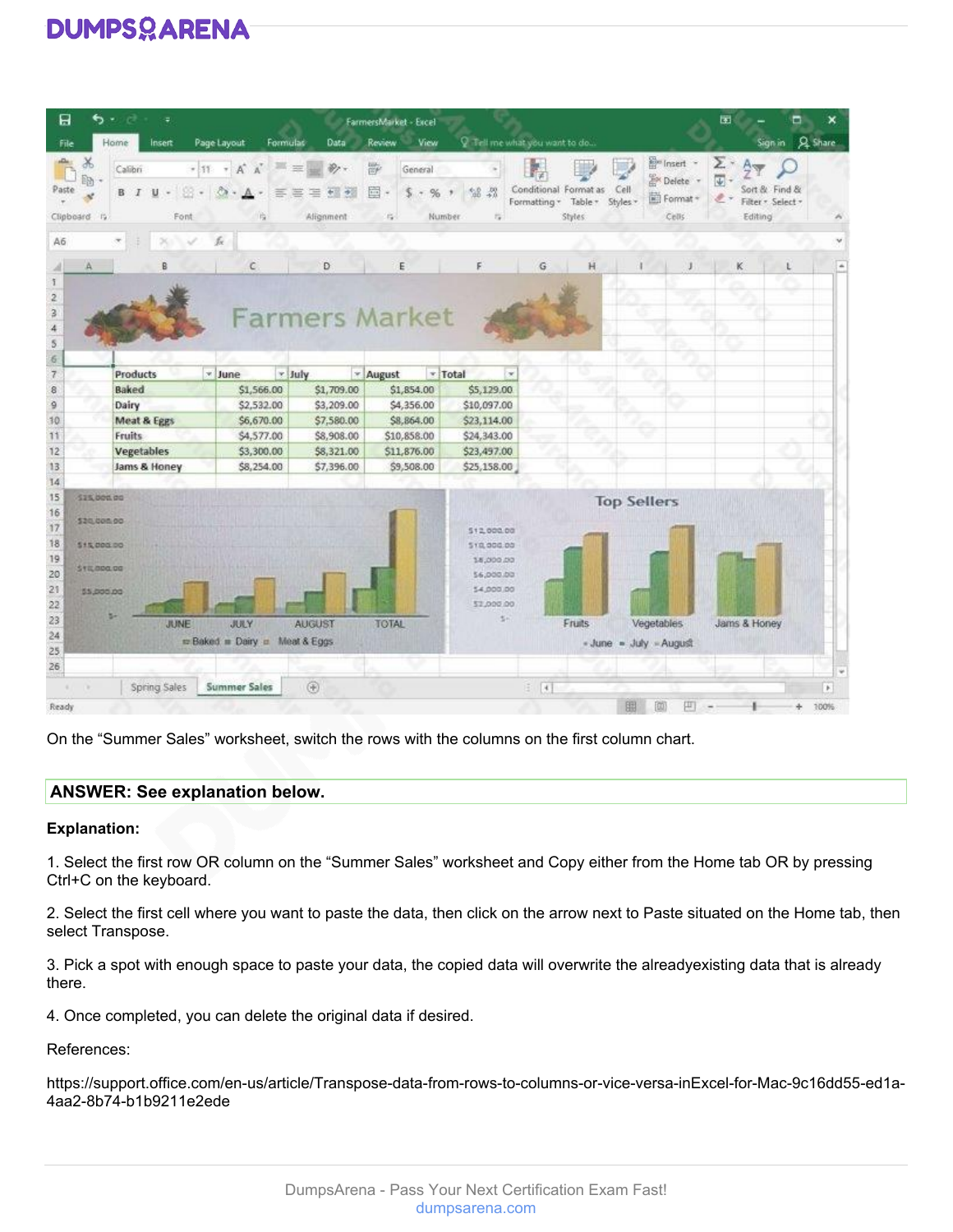#### **QUESTION NO: 2 - (SIMULATION)**

#### SIMULATION

Project 5 of 7: City Sports

#### **Overview**

The city events manager wants to analyze the enrollment changes over the past five years for various adult and youth sports programs. You have been tasked to prepare tables for the analysis.

|                       | 日<br>ь                       |              |                      |                        |                                  | CitySports - Excel                           |                                                                            |                                                                          |            | 困                                                           | ▫                                                                                       | ×            |
|-----------------------|------------------------------|--------------|----------------------|------------------------|----------------------------------|----------------------------------------------|----------------------------------------------------------------------------|--------------------------------------------------------------------------|------------|-------------------------------------------------------------|-----------------------------------------------------------------------------------------|--------------|
|                       | Home<br>File                 | Insert       |                      | Page Layout            | Formulas                         | Data                                         | View<br>Review                                                             | Tell me what you want to do                                              |            |                                                             | Sign in Q Share                                                                         |              |
| Paste                 | X<br>8d<br>в<br>Clipboard Fa | Calibri<br>U | 團<br>Font            | $+11 + A A$<br>$2 - A$ | ≕<br>票要<br>毒<br>$\overline{r_2}$ | 影<br>邑 -<br>中三 中三<br>Alignment               | General<br>\$<br>$-96$<br>$^{6.0}_{60}$ $^{40}_{40}$<br>指<br>Number.<br>一程 | Conditional Formatting +<br>Format as Table ~<br>Cell Styles -<br>Styles |            | <b>Em</b> Insert -<br><b>Sx</b> Delete<br>Format *<br>Cells | $\Sigma$ - $\frac{5}{77}$ -<br>$\downarrow$ -<br>$\mathcal{L}$ .<br>$\ell$ .<br>Editing |              |
| H26                   |                              |              |                      | fx.                    |                                  |                                              |                                                                            |                                                                          |            |                                                             |                                                                                         |              |
|                       | A                            |              | B                    |                        | Ċ                                | Ð                                            | E                                                                          | F                                                                        | G          | H                                                           |                                                                                         |              |
| 6<br>$\tau$<br>8<br>9 | sport                        |              | Year 1               |                        | Year 2                           | <b>Adult Enrollment</b><br>Year <sub>3</sub> | <b>E City Sports Program</b><br>Year 4                                     | Year 5                                                                   | Total      | <b>Growth Trend</b>                                         |                                                                                         |              |
|                       | 10 5K Run<br>Basketball      |              |                      | 35<br>80               | 45<br>100                        | 100                                          | 64<br>77<br>110                                                            | 105<br>120                                                               | 325<br>510 |                                                             |                                                                                         |              |
|                       | 12 Bowling                   |              |                      | 16                     | 24                               |                                              | 32<br>28                                                                   | 24                                                                       | 124        |                                                             |                                                                                         |              |
|                       | 13 Cycling                   |              |                      | 10                     | 23                               | 43                                           | 33                                                                         | 59                                                                       | 168        |                                                             |                                                                                         |              |
|                       | 14 Flag Football             |              |                      | 120                    | 160                              | 160                                          | 200                                                                        | 200                                                                      | 840        |                                                             |                                                                                         |              |
|                       | 15 Lacrosse                  |              |                      | 80                     | 120                              | 120                                          | 120                                                                        | 120                                                                      | 560        |                                                             |                                                                                         |              |
|                       | 16 Soccer                    |              |                      | 160                    | 160                              | 160                                          | 160                                                                        | 160                                                                      | 800        |                                                             |                                                                                         |              |
|                       | 17 Softball                  |              |                      | 150                    | 160                              | 160                                          | 170                                                                        | 180                                                                      | 820        |                                                             |                                                                                         |              |
|                       | 18 Swimming                  |              |                      | 23                     | 30                               | 35                                           | 40                                                                         | 43                                                                       | 171        |                                                             |                                                                                         |              |
|                       | 19 Tennis                    |              |                      | 40                     | 40                               | 50                                           | 50                                                                         | 60                                                                       | 240        |                                                             |                                                                                         |              |
| 20                    |                              |              |                      |                        |                                  |                                              |                                                                            |                                                                          |            |                                                             |                                                                                         |              |
| 21                    |                              |              |                      |                        |                                  |                                              |                                                                            |                                                                          |            |                                                             |                                                                                         |              |
| 22                    |                              |              |                      |                        |                                  |                                              |                                                                            |                                                                          |            |                                                             |                                                                                         | v            |
|                       |                              |              | <b>Adult Program</b> |                        | Youth Program                    | $^{\circledR}$                               |                                                                            | $-4$                                                                     |            |                                                             |                                                                                         | $\mathbf{b}$ |
| Ready.                |                              |              |                      |                        |                                  |                                              |                                                                            | 囲                                                                        | 鸱          |                                                             |                                                                                         | 100%         |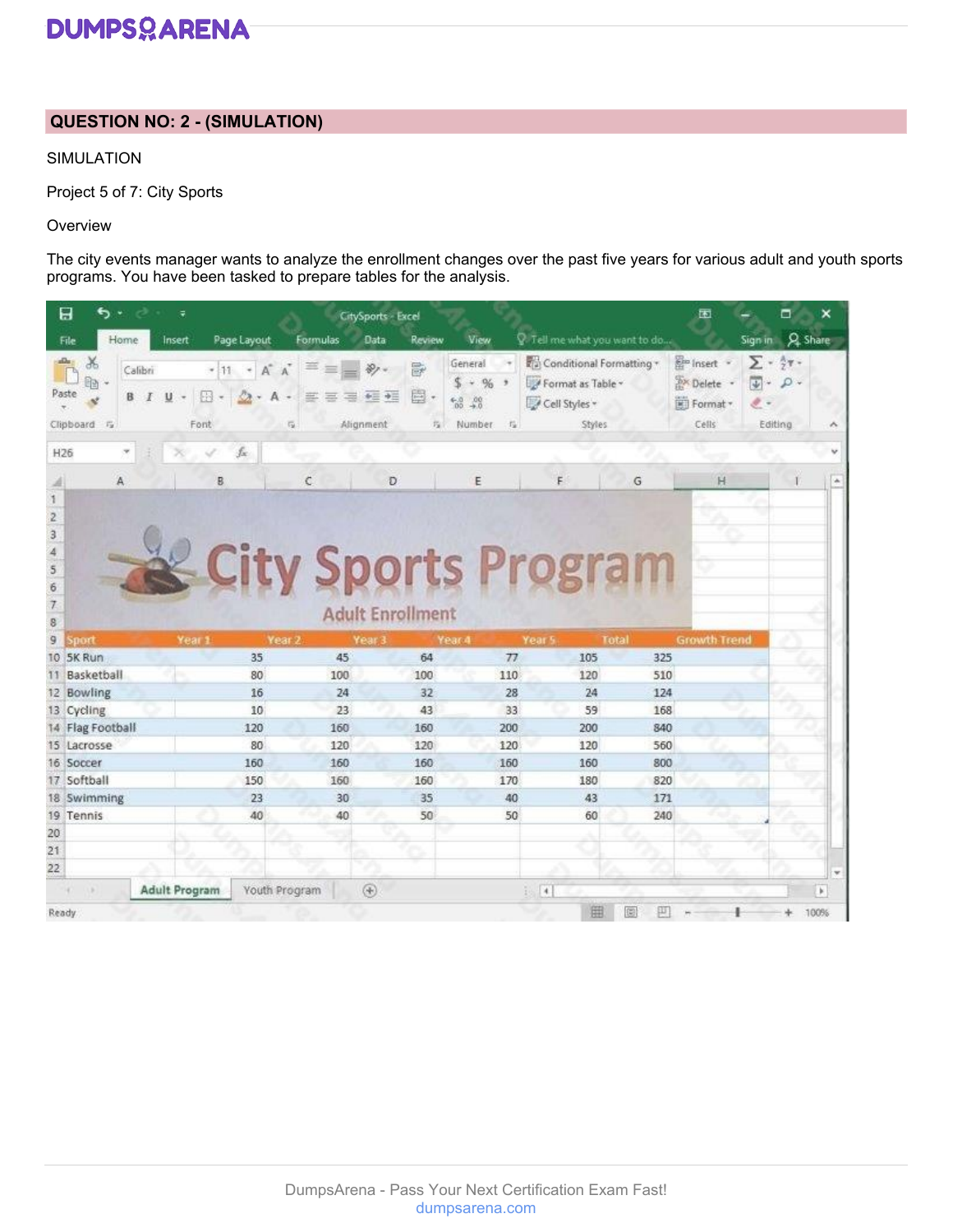| 日                             |                                    | Ψ                     |                                                 | <b>CitySports - Excel</b>         |                                                                    |                                                       |                                    | 团                                                             | ×<br>▭                                                                                        |
|-------------------------------|------------------------------------|-----------------------|-------------------------------------------------|-----------------------------------|--------------------------------------------------------------------|-------------------------------------------------------|------------------------------------|---------------------------------------------------------------|-----------------------------------------------------------------------------------------------|
| File                          | Home                               | Page Layout<br>Insert | Formulas                                        | Data                              | View<br>Review                                                     |                                                       | 2. Tell me what you want to do     |                                                               | <b>A</b> Share<br>Sign in                                                                     |
| Paste                         | Y,<br>Calibri<br>B.<br>Clipboard G | U<br>巫<br>Font        | $+11 + A^A$<br>A<br>三<br>垩<br>$\sim$<br>烏       | 霹<br>圓<br>座<br>中国 中国<br>Alignment | General<br>%<br>s.<br>×<br>$^{4.0}_{20}$<br>$^{+0}$<br>瑞<br>Number | Format as Table -<br>Cell Styles -<br>$-1\frac{1}{2}$ | Conditional Formatting *<br>Styles | <b>R</b> <sup>m</sup> Insert +<br>Delete<br>Format -<br>Cells | $\Sigma$ + $\frac{1}{2}$ y +<br>$\overline{\psi}$ -<br>$\rho$ .<br>$\mathscr{F}$ .<br>Editing |
| H <sub>27</sub>               |                                    | fx                    |                                                 |                                   |                                                                    |                                                       |                                    |                                                               |                                                                                               |
|                               | A                                  | ß                     | c                                               | Ð                                 | Ë                                                                  |                                                       | Ğ                                  | H                                                             |                                                                                               |
| 6<br>$\overline{z}$<br>8<br>9 | Sport                              | Year 1                | <b>City Sports Program</b><br>Year <sub>2</sub> | <b>Youth Enrollment</b><br>Year 3 | Year 4                                                             | Year <sub>5</sub>                                     | Total                              |                                                               |                                                                                               |
| 10                            | 5K Run                             | 14                    | 25                                              | 24                                | 57                                                                 | 89                                                    | 209                                |                                                               |                                                                                               |
| 11                            | Basketball                         | 100                   | 120                                             | 120                               | 130                                                                | 150                                                   | 620                                |                                                               |                                                                                               |
| 12                            | Bowling                            | 12                    | 24                                              | 24                                | 36                                                                 | 36                                                    | 132                                |                                                               |                                                                                               |
| 13                            | Cycling                            | 5                     | 10                                              | 15                                | 15                                                                 | 5209                                                  | 5254                               |                                                               |                                                                                               |
| 14                            | Flag Football                      | 120                   | 160                                             | 180                               | 200                                                                | 240                                                   | 900                                |                                                               |                                                                                               |
| 15                            | Lacrosse                           | 40                    | 80                                              | 100                               | 120                                                                | 140                                                   | 480                                |                                                               |                                                                                               |
| 16                            | Soccer                             | 200                   | 220                                             | 220                               | 240                                                                | 300                                                   | 1180                               |                                                               |                                                                                               |
| 17                            | Softball                           | 200                   | 200                                             | 200                               | 200                                                                | 200                                                   | 1000                               |                                                               |                                                                                               |
| 18                            | Swimming                           | 40                    | 50                                              | 50                                | 60                                                                 | 60                                                    | 260                                |                                                               |                                                                                               |
| 19                            | Tennis                             | 45                    | 30                                              | 50                                | 70                                                                 | 80                                                    | 275                                |                                                               |                                                                                               |
| 20                            |                                    |                       |                                                 |                                   |                                                                    |                                                       |                                    |                                                               |                                                                                               |
| 21                            |                                    |                       |                                                 |                                   |                                                                    |                                                       |                                    |                                                               |                                                                                               |
| 22                            |                                    |                       |                                                 |                                   |                                                                    |                                                       |                                    |                                                               | ×                                                                                             |
|                               |                                    | Adult Program         | Youth Program                                   | $\circledast$                     |                                                                    | $\left\lceil 4 \right\rceil$<br>ö.                    |                                    |                                                               | $\rightarrow$                                                                                 |
| Ready                         |                                    |                       |                                                 |                                   |                                                                    |                                                       | 囲<br>個<br>π                        |                                                               | 100%                                                                                          |

Add the Alternative Text Title "Adult Enrollment" to the "Adult\_Program" table.

#### **ANSWER: See explanation below.**

#### **Explanation:**

- 1. Right-click the text title "Adult\_Program" and click Format Object then click Alt Text.
- 2. Type "Adult Enrollment" in the Title box as desired.
- 3. Click OK.
- References:

https://support.office.com/en-us/article/add-alternative-text-to-a-shape-picture-chart-smartartgraphic-or-other-object-44989b2a-903c-4d9a-b742-6a75b451c669#bkmk\_o2016\_2013

#### **QUESTION NO: 3 - (SIMULATION)**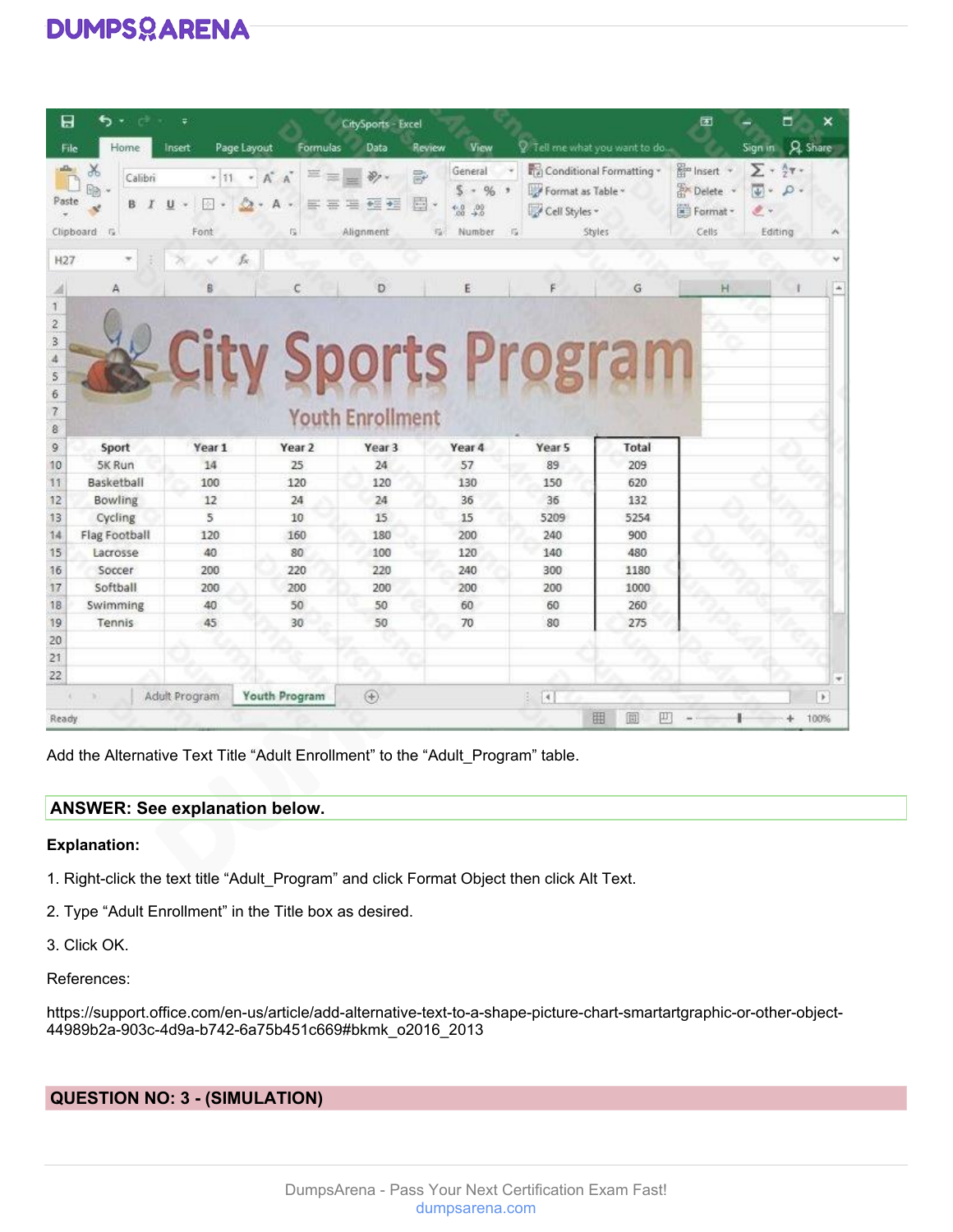#### SIMULATION

Project 6 of 7: Bike Tours

#### **Overview**

You are the owner of a small bicycle tour company summarizing trail rides that have been booked for the next six months.

| 日<br>ぅ<br>÷<br>$\rightarrow$                              | <b>BikeTours - Excel</b>                                               |                            |                                                                                                  | <b>Table Tools</b>                        |                                           | 团                                                               | $\blacksquare$<br>×                                                                      |
|-----------------------------------------------------------|------------------------------------------------------------------------|----------------------------|--------------------------------------------------------------------------------------------------|-------------------------------------------|-------------------------------------------|-----------------------------------------------------------------|------------------------------------------------------------------------------------------|
| Home<br>File<br>Insert                                    | Page Layout<br>Formulas                                                | Data                       | View<br>Review                                                                                   | Design                                    | Q Tell me                                 |                                                                 | Sign in Q Share                                                                          |
| X<br>Calibri<br>Gđ<br>Paste<br>U<br>в<br>Ι<br>Clipboard 5 | $A^* A$<br>$+11$<br>÷.<br>四<br><b>D</b><br>$\mathcal{L}$<br>Font<br>Eü | D.<br>$+ = +$<br>Alignment | General<br>g.<br>s<br>$%$ $*$<br>-41<br>畠<br>$^{+6}$<br>$^{00}_{+0}$<br>$\overline{G}$<br>Number | Format as Table -<br>Cell Styles<br>$\pi$ | Conditional Formatting *<br><b>Styles</b> | <b>Relinseit +</b><br><sup>20</sup> Defete<br>Format -<br>Cells | $\Sigma \cdot \frac{1}{2}$<br>$\overline{\psi}$ -<br>$\Omega$ -<br>$\theta$ .<br>Editing |
| A6<br>v.                                                  | fx.<br><b>Bike Tour</b>                                                |                            |                                                                                                  |                                           |                                           |                                                                 |                                                                                          |
| Α                                                         | C<br>8                                                                 | D                          | E                                                                                                | F                                         | G                                         | H                                                               | $\mathcal{L}_{\mathcal{C}}$                                                              |
| 1.<br>$\frac{2}{3}$<br>4<br>5                             | Adventure Works                                                        |                            |                                                                                                  |                                           |                                           |                                                                 |                                                                                          |
| ×<br>6                                                    | $\overline{\phantom{a}}$                                               | ÷.                         | $\sim$                                                                                           | $\approx$                                 | $\sim$<br>÷                               | $\frac{1}{\sqrt{2}}$                                            | $\equiv$                                                                                 |
| Casual Biker Inn Tour<br>7.<br>Casual Biker Inn Tour<br>8 | July<br>August                                                         | Toby<br>Sabina             | Nixon<br>Schuetz                                                                                 | $4-Day/3-N$<br>4-Day/3-N                  | 11<br>$\overline{2}$                      | \$600.00<br>\$600.00                                            | \$6,600.00<br>\$1,200.00                                                                 |
| Casual Biker Inn Tour<br>9                                | September                                                              | Mindy                      | Martin                                                                                           | 4-Day/3-N                                 | 4                                         | \$600.00                                                        | \$2,400.00                                                                               |
| Gully Wash Loop<br>10.                                    | July                                                                   | Lee                        | Oliver                                                                                           | $1/2$ Day                                 | 5                                         | \$75.00                                                         | \$375.00                                                                                 |
| Gully Wash Loop<br>н                                      | August                                                                 | Katie                      | Jordan                                                                                           | $1/2$ Day                                 | 10                                        | \$75.00                                                         | \$750.00                                                                                 |
| Gully Wash Loop<br>12.                                    | September                                                              | Kathie                     | Flood                                                                                            | $1/2$ Day                                 | 16                                        | \$75.00                                                         | \$1,200.00                                                                               |
| Kokopelli Trail<br>13                                     | July                                                                   | Julian                     | Isla                                                                                             | 4-Day/3-N                                 | 15                                        | \$450.00                                                        | \$6,750.00                                                                               |
| Kokopelli Trail<br>14                                     | August                                                                 | Judy                       | Lew                                                                                              | 4-Day/3-N                                 | 12                                        | \$450.00                                                        | \$5,400.00                                                                               |
| Kokopelli Trail<br>15 <sub>1</sub>                        | September                                                              | John                       | Peoples                                                                                          | 4-Day/3-N                                 | 10                                        | \$450.00                                                        | \$4,500.00                                                                               |
| Raccoon Rim Trail<br>16                                   | July                                                                   | <b>Iris</b>                | Rogers                                                                                           | 1 Day                                     | 20                                        | \$110.00                                                        | \$2,200.00                                                                               |
| Raccoon Rim Trail<br>17.                                  | August                                                                 | Holly                      | Dickson                                                                                          | 1 Day                                     | 8                                         | \$110.00                                                        | \$880.00                                                                                 |
| 18 Raccoon Rim Trail                                      | September                                                              | Gail                       | Erickson                                                                                         | 1 Day                                     | $\overline{7}$                            | \$110.00                                                        | \$770.00                                                                                 |
| 19 Slickrock Trail                                        | July                                                                   | Eric                       | Gruber                                                                                           | $1/2$ Day                                 | 40                                        | \$75.00                                                         | \$3,000.00                                                                               |
| 20 Slickrock Trail                                        | August                                                                 | Debra                      | Core                                                                                             | $1/2$ Day                                 | 9                                         | \$75.00                                                         | \$675.00                                                                                 |
| 21 Slickrock Trail                                        | September                                                              | Chris                      | Ashton                                                                                           | $1/2$ Day                                 | 21                                        | \$75.00                                                         | \$1,575.00                                                                               |
| <b>White Pine Trail</b><br>$22 -$                         | July                                                                   | <b>Bradley</b>             | <b>Beck</b>                                                                                      | $3-Day/2-N$                               | 15                                        | \$300.00                                                        | \$4,500.00                                                                               |
| 23 White Pine Trail                                       | August                                                                 | Bonnie                     | Kearney                                                                                          | $3-Day/2-N$                               | 6                                         | \$300.00                                                        | \$1,800.00                                                                               |
| 24 White Pine Trail                                       | September                                                              | Arlene                     | Huff                                                                                             | 3-Day/2-N                                 | 12                                        | \$300.00                                                        | \$3,600.00                                                                               |
| 25                                                        |                                                                        |                            |                                                                                                  |                                           |                                           |                                                                 |                                                                                          |
|                                                           | (F)<br><b>Summer Bookings</b>                                          |                            |                                                                                                  | $= 14$                                    |                                           |                                                                 | $\mathbf{r}$                                                                             |
| Ready                                                     |                                                                        |                            |                                                                                                  |                                           | 囲<br>閲<br>ш                               |                                                                 | 100%<br>÷.                                                                               |

Insert page numbering in the center of the footer on the "Summer Bookings" worksheet using the format Page 1 of ?.

#### **ANSWER: See explanation below.**

#### **Explanation:**

- 1. On the "Summer Bookings" worksheet, click Header & Footer from the Text group situation on the Insert tab.
- 2. Click Click to add footer which would display the Header & Footer tools which gets added to the Design tab.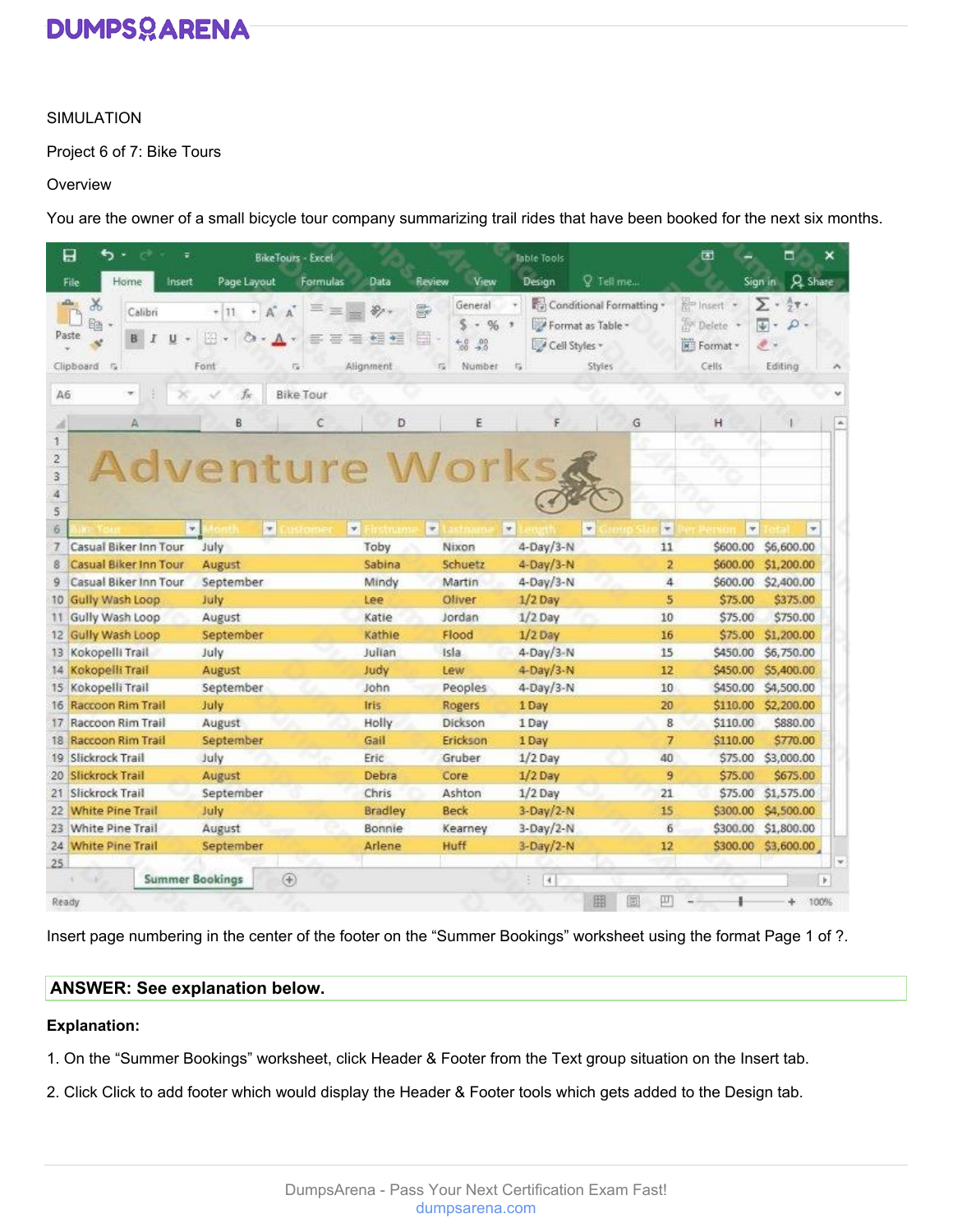3. Specify where the page number should be by selecting the Center section box.

4. On the Design tab in the Header & Footer Elements group, click Page Number.

5. The placeholder &[Page] will appear in the selected section, to add the total number of pages type the word of followed by the space in the Header & Footer Elements group after clicking Number of Pages, then the placeholder &[Page] of &[Pages] appear.

6. Click anywhere outside the header or footer area to display the page numbers in Page Layout View.

7. Once you are done working in the Page Layout View, click Normal in the Workbook Views group situated on the View tab. OR You can also click Normal on the status bar.

References: https://support.office.com/en-us/article/Insert-page-numbers-on-worksheets-27A88FB9-F54E4AC4-84D7- BF957C6CE29C

#### **QUESTION NO: 4 - (SIMULATION)**

SIMULATION

Project 6 of 7: Bike Tours

**Overview** 

You are the owner of a small bicycle tour company summarizing trail rides that have been booked for the next six months.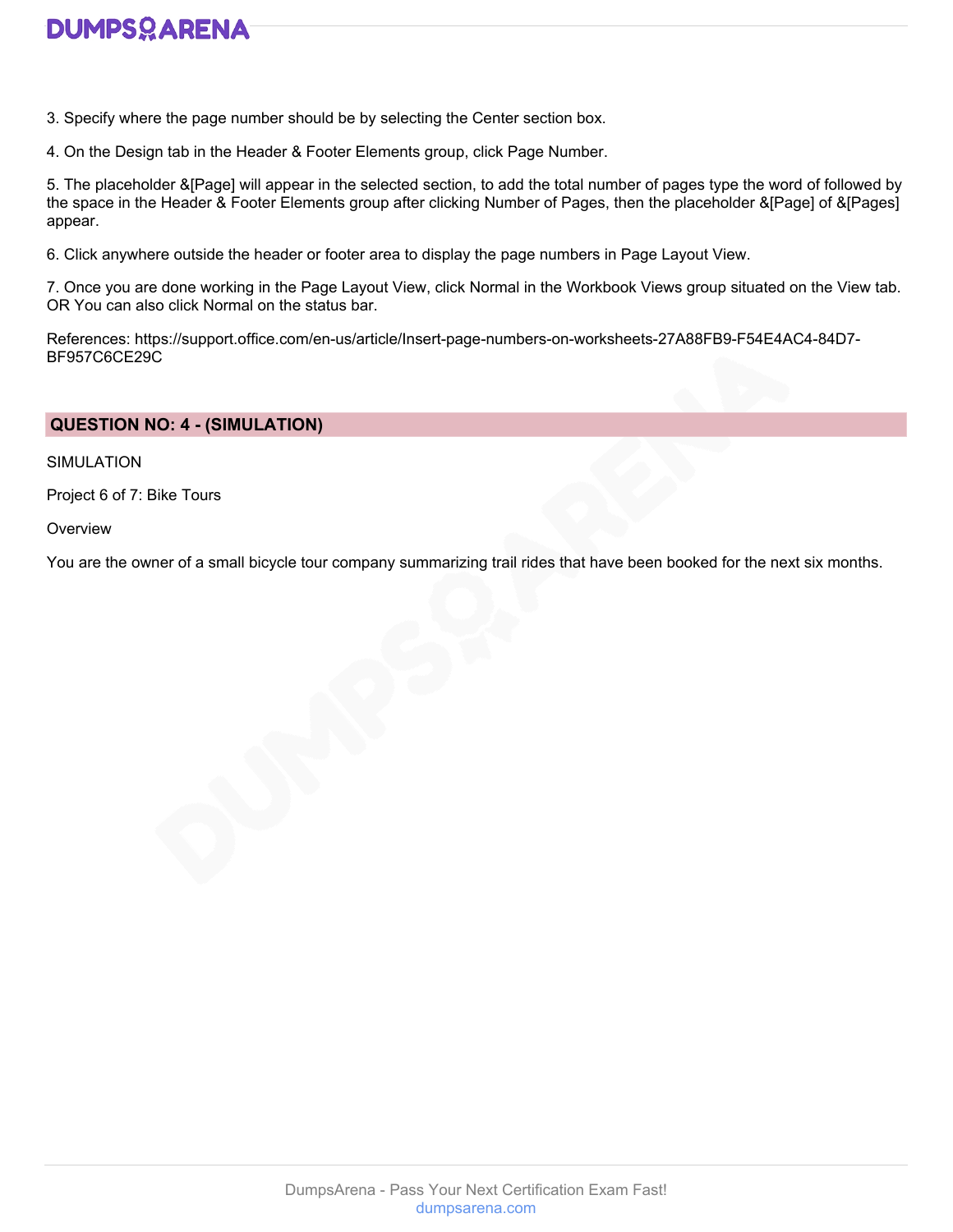| 日                                                              | ь.<br>÷                                        |                                                    | <b>BikeTours - Excel</b> |                                                          |                                                                                            | <b>Table Tools</b>                                   |                                           | 团                                                    | ▭<br>×                                                                                  |
|----------------------------------------------------------------|------------------------------------------------|----------------------------------------------------|--------------------------|----------------------------------------------------------|--------------------------------------------------------------------------------------------|------------------------------------------------------|-------------------------------------------|------------------------------------------------------|-----------------------------------------------------------------------------------------|
| File                                                           | Home<br>Insert                                 | Page Layout                                        | Formulas                 | Data                                                     | View<br>Review                                                                             | Design                                               | Q Tell me                                 |                                                      | Sign in Q Share                                                                         |
| X<br>Ga<br>Paste<br>Clipboard 5                                | Calibri<br>u<br>B<br>I                         | $A^* A$<br>$+111$<br>÷.<br>四<br>$A$ $\sim$<br>Font | ذ<br>蘯<br>Eü.            | $\mathcal{D}_{\mathcal{F}}$<br>新田<br>瀟<br>主<br>Alignment | General<br>g,<br>s<br>$-96.7$<br>畠<br>$^{+6}$<br>$^{00}_{+00}$<br>Number<br>$\overline{u}$ | Format as Table -<br>Cell Styles -<br>$\overline{u}$ | Conditional Formatting *<br><b>Styles</b> | <b>Relinsert</b> +<br>Delete +<br>Format -<br>Cells. | $\frac{A}{2}$ $\mathbf{Y}$ +<br>Σ٠<br>$ \Psi $ -<br>$\Omega$ -<br>$\theta$ .<br>Editing |
| A6                                                             |                                                | fx                                                 | <b>Bike Tour</b>         |                                                          |                                                                                            |                                                      |                                           |                                                      |                                                                                         |
| 1.                                                             | Α                                              | B                                                  | Ċ                        | D                                                        | E                                                                                          | F                                                    | G                                         | H                                                    |                                                                                         |
| $\frac{2}{3}$<br>4<br>5                                        |                                                | <b>Adventure Works</b>                             |                          |                                                          |                                                                                            |                                                      |                                           |                                                      |                                                                                         |
| 6                                                              |                                                | $\frac{1}{2}$<br>$\frac{1}{2}$                     |                          | $\overline{\mathbf{v}}$                                  | $\frac{1}{\sqrt{2}}$                                                                       | $\sim$                                               | $\sim$<br>÷                               | $\frac{1}{\sqrt{2}}$                                 | $\overline{\phantom{a}}$                                                                |
| 7<br>8                                                         | Casual Biker Inn Tour<br>Casual Biker Inn Tour | July                                               |                          | Toby                                                     | Nixon<br>Schuetz                                                                           | $4-Day/3-N$<br>4-Day/3-N                             | 11                                        | \$600.00<br>$\overline{2}$<br>\$600.00               | \$6,600.00<br>\$1,200.00                                                                |
| 9                                                              | Casual Biker Inn Tour                          | August<br>September                                |                          | Sabina<br>Mindy                                          | Martin                                                                                     | 4-Day/3-N                                            |                                           | 4<br>\$600.00                                        | \$2,400.00                                                                              |
|                                                                | 10 Gully Wash Loop                             | July                                               |                          | Lee                                                      | Oliver                                                                                     | $1/2$ Day                                            |                                           | 5<br>\$75.00                                         | \$375.00                                                                                |
| н                                                              | Gully Wash Loop                                | August                                             |                          | Katie                                                    | Jordan                                                                                     | $1/2$ Day                                            | 10                                        | \$75.00                                              | \$750.00                                                                                |
|                                                                | 12 Gully Wash Loop                             | September                                          |                          | Kathie                                                   | Flood                                                                                      | $1/2$ Day                                            | 16                                        | \$75.00                                              | \$1,200.00                                                                              |
| 13 Kokopelli Trail                                             |                                                | July                                               |                          | Julian                                                   | <b>Isla</b>                                                                                | 4-Day/3-N                                            | 15                                        | \$450.00                                             | \$6,750.00                                                                              |
| 14 Kokopelli Trail                                             |                                                | August                                             |                          | Judy                                                     | Lew                                                                                        | 4-Day/3-N                                            | 12                                        | \$450.00                                             | \$5,400.00                                                                              |
| 15 Kokopelli Trail                                             |                                                |                                                    |                          |                                                          |                                                                                            |                                                      |                                           |                                                      |                                                                                         |
|                                                                |                                                | September                                          |                          | John                                                     | Peoples                                                                                    |                                                      | 10                                        | \$450.00                                             | \$4,500.00                                                                              |
|                                                                | 16 Raccoon Rim Trail                           | July                                               |                          | Iris                                                     | Rogers                                                                                     | $4-Day/3-N$<br>1 Day                                 | 20                                        | \$110.00                                             | \$2,200.00                                                                              |
|                                                                | 17 Raccoon Rim Trail                           | August                                             |                          | Holly                                                    | Dickson                                                                                    | 1 Day                                                |                                           | 8<br>\$110.00                                        | \$880.00                                                                                |
|                                                                | 18 Raccoon Rim Trail                           | September                                          |                          | Gail                                                     | Erickson                                                                                   | 1 Day                                                |                                           | 7<br>\$110.00                                        | \$770.00                                                                                |
|                                                                |                                                | July                                               |                          | Eric                                                     | Gruber                                                                                     | $1/2$ Day                                            | 40                                        | \$75.00                                              | \$3,000.00                                                                              |
|                                                                |                                                | August                                             |                          | Debra                                                    | Core                                                                                       | $1/2$ Day                                            |                                           | $\overline{9}$<br>\$75.00                            | \$675.00                                                                                |
|                                                                |                                                | September                                          |                          | Chris                                                    | Ashton                                                                                     | $1/2$ Day                                            | 21                                        | \$75.00                                              | \$1,575.00                                                                              |
|                                                                | 22 White Pine Trail                            | July                                               |                          | <b>Bradley</b>                                           | <b>Beck</b>                                                                                | $3-Day/2-N$                                          | 15                                        | \$300.00                                             | \$4,500.00                                                                              |
|                                                                | 23 White Pine Trail                            | August                                             |                          | Bonnie                                                   | Kearney                                                                                    | $3-Day/2-N$                                          |                                           | 6<br>\$300.00                                        | \$1,800.00                                                                              |
| 19 Slickrock Trail<br>20 Slickrock Trail<br>21 Slickrock Trail | 24 White Pine Trail                            | September                                          |                          | Arlene                                                   | Huff                                                                                       | $3-Day/2-N$                                          | 12                                        | \$300.00                                             | \$3,600.00                                                                              |
| 25                                                             |                                                | <b>Summer Bookings</b><br>$\circledast$            |                          |                                                          |                                                                                            | $\overline{[4]}$                                     |                                           |                                                      |                                                                                         |

On the "Summer Bookings" worksheet, remove the table functionality from the table. Retain the cell formatting and location of the data.

#### **ANSWER: See explanation below.**

#### **Explanation:**

- 1. Click Design from the Ribbon on Table Tools.
- 2. In the Tools group, click on Convert to Range.

OR

1. Right-click the table then click on Table then press Convert to Range.

#### References: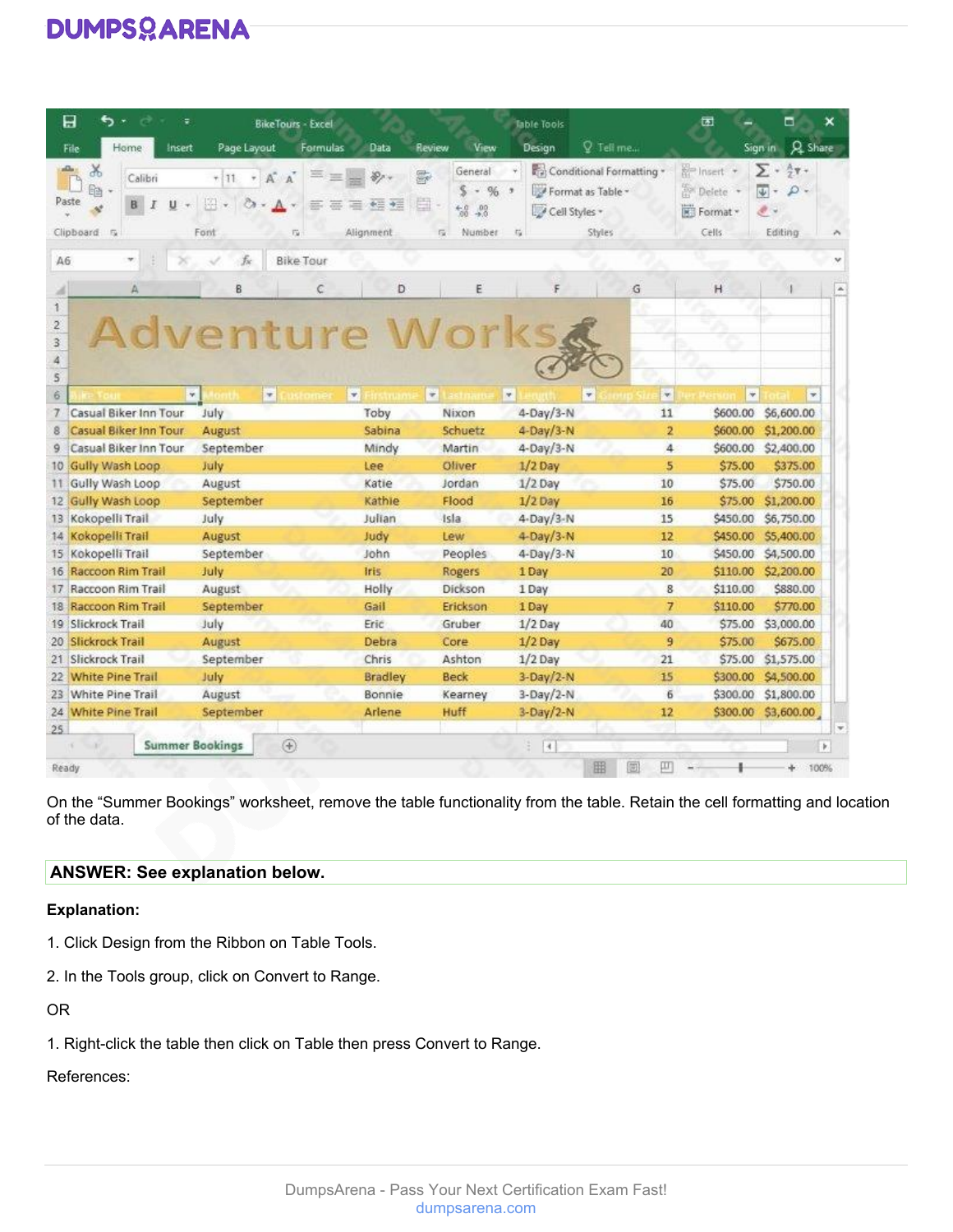https://support.office.com/en-us/article/convert-an-excel-table-to-a-range-of-data-0b326ff1-17644ebe-84ea-786265d41c77?redirectSourcePath=%252fen-us%252farticle%252fRemove-a-tablewithout-losing-the-data-or-table-format-ADF88635-90F5-4FAA-9417-19862F38CCE8&ui=enUS&rs=en-US&ad=US

#### **QUESTION NO: 5 - (SIMULATION)**

SIMULATION

Project 5 of 7: City Sports

**Overview** 

The city events manager wants to analyze the enrollment changes over the past five years for various adult and youth sports programs. You have been tasked to prepare tables for the analysis.

|                        | a<br>ҕ                                       |         | ÷                    |                        |                                 | CitySports - Excel                           |             |                                                                                     |                                                                          |              | 囨                                                           |                                                                      |                 | ×            |
|------------------------|----------------------------------------------|---------|----------------------|------------------------|---------------------------------|----------------------------------------------|-------------|-------------------------------------------------------------------------------------|--------------------------------------------------------------------------|--------------|-------------------------------------------------------------|----------------------------------------------------------------------|-----------------|--------------|
|                        | Home<br>File                                 |         | Insert               | Page Layout            | Formulas                        | Data                                         | Review      | View                                                                                | $\sqrt{2}$ . Tell me what you want to do                                 |              |                                                             |                                                                      | Sign in Q Share |              |
|                        | X<br>8d<br>Paste<br>B<br>Clipboard<br>$ F_2$ | Calibri | 四<br>U<br>Font       | $+11 + A^A$<br>$A - A$ | 実<br>罢<br>害<br>$\overline{r_2}$ | 中三 中三<br>写<br>Alignment                      | 影<br>圍<br>指 | General<br>S.<br>$-96$<br>$^{6.0}_{60}$ $^{40}_{40}$<br>Number.<br>$\Gamma_{\rm R}$ | Conditional Formatting +<br>Format as Table -<br>Cell Styles -<br>Styles |              | <b>Em</b> Insert -<br><b>Bx</b> Delete<br>Format *<br>Cells | $\Sigma$ - $\frac{5}{77}$ -<br>$\downarrow$ -<br>$\ell$ .<br>Editing | $\rho$ .        |              |
| H <sub>26</sub>        |                                              |         |                      | fx.                    |                                 |                                              |             |                                                                                     |                                                                          |              |                                                             |                                                                      |                 |              |
|                        | A                                            |         | B                    |                        | C                               | Ð                                            |             | E                                                                                   | F                                                                        | G            | H                                                           |                                                                      |                 |              |
| б<br>7<br>8<br>9<br>10 | sport<br>5K Run                              |         | Year 1               | 35                     | Year 2<br>45                    | <b>Adult Enrollment</b><br>Year <sub>3</sub> | 64          | Year 4<br>77                                                                        | <b>City Sports Program</b><br>Year 5<br>105                              | Total<br>325 | <b>Growth Trend</b>                                         |                                                                      |                 |              |
|                        | Basketball                                   |         |                      | 80                     | 100                             |                                              | 100         | 110                                                                                 | 120                                                                      | 510          |                                                             |                                                                      |                 |              |
|                        | 12 Bowling                                   |         |                      | 16                     | 24                              |                                              | 32          | 28                                                                                  | 24                                                                       | 124          |                                                             |                                                                      |                 |              |
|                        | 13 Cycling                                   |         |                      | 10                     | 23                              |                                              | 43          | 33                                                                                  | 59                                                                       | 168          |                                                             |                                                                      |                 |              |
|                        | 14 Flag Football                             |         |                      | 120                    | 160                             |                                              | 160         | 200                                                                                 | 200                                                                      | 840          |                                                             |                                                                      |                 |              |
|                        | 15 Lacrosse                                  |         |                      | 80                     | 120                             |                                              | 120         | 120                                                                                 | 120                                                                      | 560          |                                                             |                                                                      |                 |              |
|                        | 16 Soccer                                    |         |                      | 160                    | 160                             |                                              | 160         | 160                                                                                 | 160                                                                      | 800          |                                                             |                                                                      |                 |              |
|                        | 17 Softball                                  |         |                      | 150                    | 160                             |                                              | 160         | 170                                                                                 | 180                                                                      | 820          |                                                             |                                                                      |                 |              |
|                        | 18 Swimming                                  |         |                      | 23                     | 30                              |                                              | 35          | 40                                                                                  | 43                                                                       | 171          |                                                             |                                                                      |                 |              |
|                        | 19 Tennis                                    |         |                      | 40                     | 40                              |                                              | 50          | 50                                                                                  | 60                                                                       | 240          |                                                             |                                                                      |                 |              |
| 20                     |                                              |         |                      |                        |                                 |                                              |             |                                                                                     |                                                                          |              |                                                             |                                                                      |                 |              |
| 21                     |                                              |         |                      |                        |                                 |                                              |             |                                                                                     |                                                                          |              |                                                             |                                                                      |                 |              |
| 22                     |                                              |         |                      |                        |                                 |                                              |             |                                                                                     |                                                                          |              |                                                             |                                                                      |                 |              |
|                        |                                              |         | <b>Adult Program</b> |                        | Youth Program                   | $^{\circledR}$                               |             |                                                                                     | $\frac{1}{2}$ $\frac{1}{4}$                                              |              |                                                             |                                                                      |                 | $\mathbf{b}$ |
| Ready.                 |                                              |         |                      |                        |                                 |                                              |             |                                                                                     | 囲                                                                        | 隐<br>ш       |                                                             |                                                                      |                 | 100%         |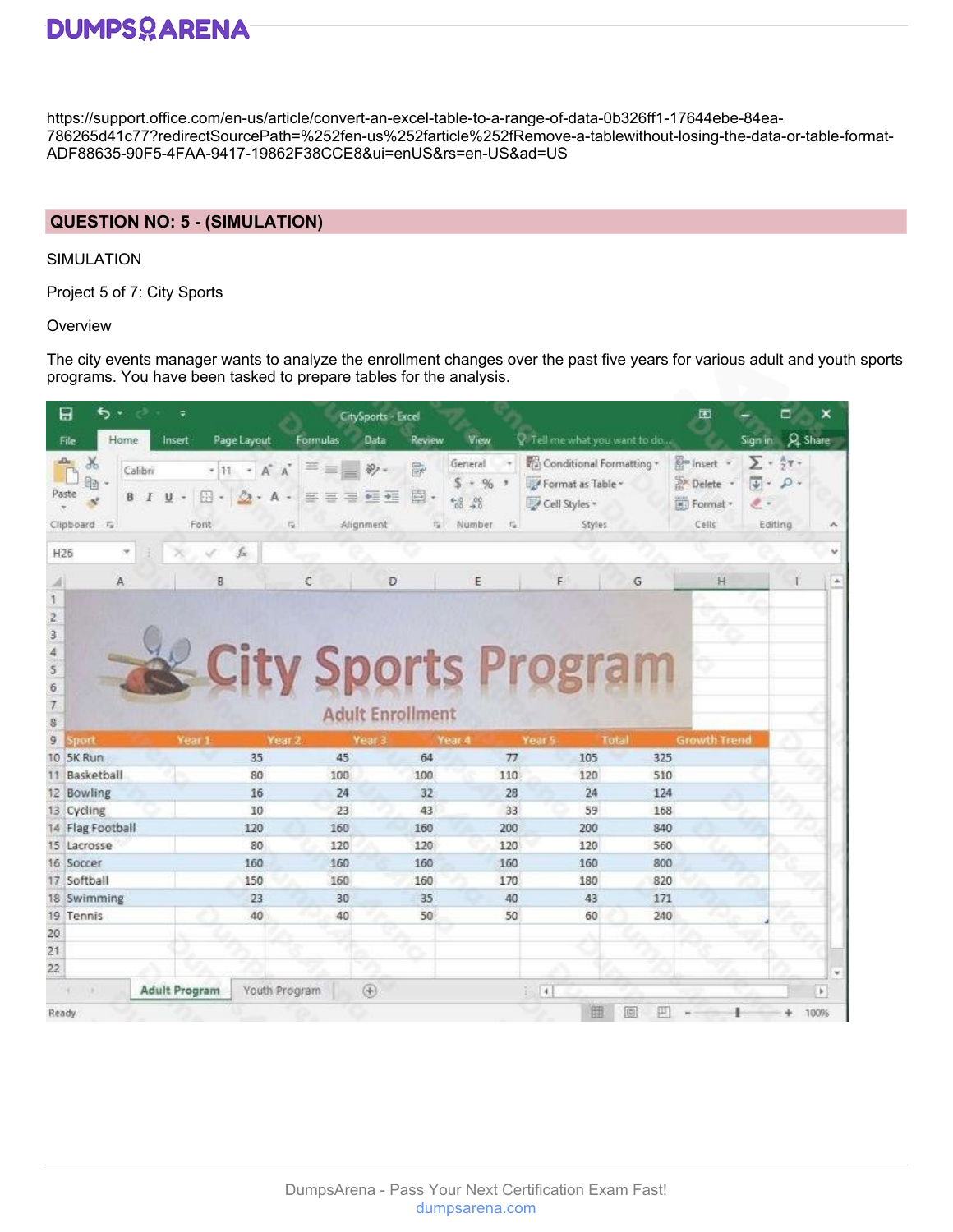| 日                             |                                    | Ψ                     |                                                 | <b>CitySports - Excel</b>         |                                                                    |                                                       |                                    | 团                                                             | ×<br>▭                                                                                        |
|-------------------------------|------------------------------------|-----------------------|-------------------------------------------------|-----------------------------------|--------------------------------------------------------------------|-------------------------------------------------------|------------------------------------|---------------------------------------------------------------|-----------------------------------------------------------------------------------------------|
| File                          | Home                               | Page Layout<br>Insert | Formulas                                        | Data                              | View<br>Review                                                     |                                                       | 2. Tell me what you want to do     |                                                               | <b>A</b> Share<br>Sign in                                                                     |
| Paste                         | Y,<br>Calibri<br>B.<br>Clipboard G | U<br>巫<br>Font        | $+11 + A^A$<br>A<br>三<br>垩<br>$\sim$<br>烏       | 霹<br>圓<br>座<br>中国 中国<br>Alignment | General<br>%<br>s.<br>×<br>$^{4.0}_{20}$<br>$^{+0}$<br>瑞<br>Number | Format as Table -<br>Cell Styles -<br>$-1\frac{1}{2}$ | Conditional Formatting *<br>Styles | <b>R</b> <sup>m</sup> Insert +<br>Delete<br>Format -<br>Cells | $\Sigma$ + $\frac{1}{2}$ y +<br>$\overline{\psi}$ -<br>$\rho$ .<br>$\mathscr{F}$ .<br>Editing |
| H <sub>27</sub>               |                                    | fx                    |                                                 |                                   |                                                                    |                                                       |                                    |                                                               |                                                                                               |
|                               | A                                  | ß                     | c                                               | Ð                                 | Ë                                                                  |                                                       | Ğ                                  | H                                                             |                                                                                               |
| 6<br>$\overline{z}$<br>8<br>9 | Sport                              | Year 1                | <b>City Sports Program</b><br>Year <sub>2</sub> | <b>Youth Enrollment</b><br>Year 3 | Year 4                                                             | Year <sub>5</sub>                                     | Total                              |                                                               |                                                                                               |
| 10                            | 5K Run                             | 14                    | 25                                              | 24                                | 57                                                                 | 89                                                    | 209                                |                                                               |                                                                                               |
| 11                            | Basketball                         | 100                   | 120                                             | 120                               | 130                                                                | 150                                                   | 620                                |                                                               |                                                                                               |
| 12                            | Bowling                            | 12                    | 24                                              | 24                                | 36                                                                 | 36                                                    | 132                                |                                                               |                                                                                               |
| 13                            | Cycling                            | 5                     | 10                                              | 15                                | 15                                                                 | 5209                                                  | 5254                               |                                                               |                                                                                               |
| 14                            | Flag Football                      | 120                   | 160                                             | 180                               | 200                                                                | 240                                                   | 900                                |                                                               |                                                                                               |
| 15                            | Lacrosse                           | 40                    | 80                                              | 100                               | 120                                                                | 140                                                   | 480                                |                                                               |                                                                                               |
| 16                            | Soccer                             | 200                   | 220                                             | 220                               | 240                                                                | 300                                                   | 1180                               |                                                               |                                                                                               |
| 17                            | Softball                           | 200                   | 200                                             | 200                               | 200                                                                | 200                                                   | 1000                               |                                                               |                                                                                               |
| 18                            | Swimming                           | 40                    | 50                                              | 50                                | 60                                                                 | 60                                                    | 260                                |                                                               |                                                                                               |
| 19                            | Tennis                             | 45                    | 30                                              | 50                                | 70                                                                 | 80                                                    | 275                                |                                                               |                                                                                               |
| 20                            |                                    |                       |                                                 |                                   |                                                                    |                                                       |                                    |                                                               |                                                                                               |
| 21                            |                                    |                       |                                                 |                                   |                                                                    |                                                       |                                    |                                                               |                                                                                               |
| 22                            |                                    |                       |                                                 |                                   |                                                                    |                                                       |                                    |                                                               | ×                                                                                             |
|                               |                                    | Adult Program         | Youth Program                                   | $\circledast$                     |                                                                    | $\left\lceil 4 \right\rceil$<br>ö.                    |                                    |                                                               | $\rightarrow$                                                                                 |
| Ready                         |                                    |                       |                                                 |                                   |                                                                    |                                                       | 囲<br>個<br>π                        |                                                               | 100%                                                                                          |

Unhide the "Summary" worksheet.

#### **ANSWER: See explanation below.**

#### **Explanation:**

1. Select Format from the Home tab then choose Hide and Unhide then select Unhide.

OR

1. Hold on the Ctrl button on the keyboard and choose all the worksheet tabs then choose the Unhide option in the right menu.

2. Click on the first worksheet tab, then hold down the Shift key on the keyboard as you click onthe last worksheet tab, then choose the Unhide option.

OR

1. From the View tab, click Custom Views in the Workbook Views group.